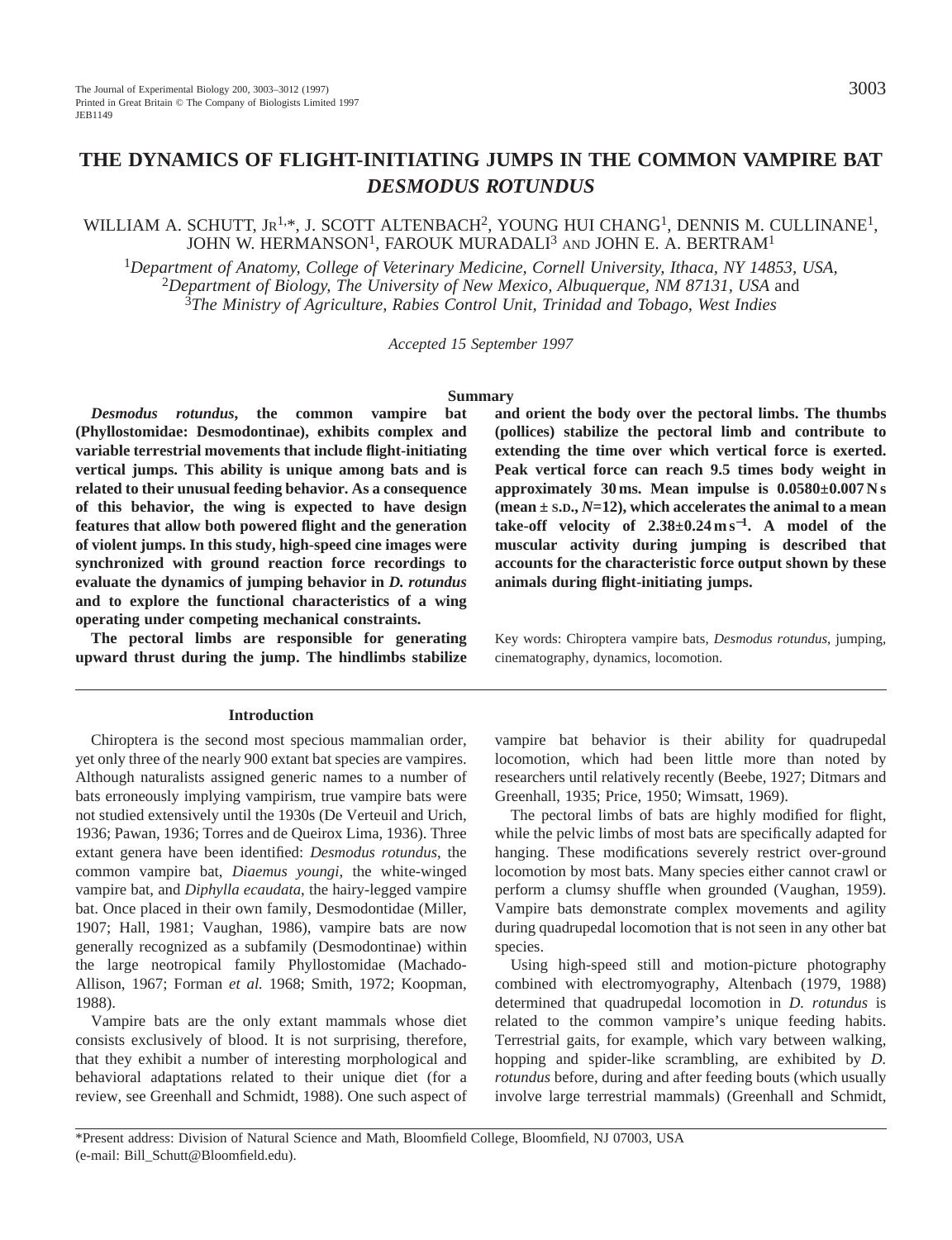# 3004 W. A. SCHUTT AND OTHERS

1988). Additionally, *D. rotundus* employs a repertoire of jumps that vary in direction, magnitude and temporal sequence (Altenbach, 1979). The unique jumping ability of *D. rotundus*, which includes flight-initiating vertical jumps, appears to be related to the terrestrial habits of this bat. *Diaemus youngi*, which feeds primarily upon arboreally roosting birds, does not make flight-initiating jumps (Schutt *et al.* 1993), but Altenbach (1988) reported that *Diphylla ecaudata*, whose diet appears to consist totally of avian blood, does initiate flight by jumping. Jumping in *D. ecaudata* appears to differ from that observed in *D. rotundus*, and this behavior, in a bat reported to feed arboreally, warrants future study.

Under natural conditions, *D. rotundus* consumes between 50 and 100 % of its body mass in blood during a single feeding (Wimsatt, 1969). Jumping functions as a primary means of getting the heavily loaded vampire bat airborne from the ground and other surfaces from which it feeds (Altenbach, 1979). Jumping may also serve as an escape strategy to avoid being trampled by large prey such as cattle (Altenbach, 1979; K. F. Koopman, personal communication).

Although Altenbach's (1979) kinematic and electromyographic study presented a great deal of data on the locomotor behavior and functional morphology of *D. rotundus*, he did not characterize the force-generating capabilities of these animals. Altenbach (1979) concluded that the forelimbs were responsible for generating all of the thrust during flightinitiating jumps. However, without direct force records, this could not be verified. Additionally, we were interested in investigating the dynamics and coordination of these unique jumping maneuvers. In the present study, we investigate the mechanics of this flight-initiating behavior in these unique bats using a force platform and high-speed cinematography.

#### **Materials and methods**

To determine the forces generated during flight-initiating jumps, we used an electronic force platform. To address the question of the relative contributions of the forelimbs and hindlimbs during jumps, we obtained high-speed motionpicture recordings of the bats on the platform. By synchronizing the force platform data with the high-speed film record, we were able to determine the position of the animal and its limbs relative to the jump force vector to a time resolution of 4 ms (determined by the framing rate of the cine system).

# *Test system*

#### *Design and construction of the force platform*

The construction of the force platform used in this study follows the basic design first described by Heglund (1981) and modified as reported by Biewener and Full (1992). The force platform had twelve transducing elements, four oriented in each of the vertical and two orthogonal horizontal directions. The platform was supported by two horizontally oriented aluminum box beams. These beams were supported at each end by short vertical beams attached to the supporting baseplate of the platform. Specific sites on these aluminum box beams were milled to form a series of double cantilevers supporting the platform and each oriented in one of three orthogonal directions (vertical, horizontal fore–aft and horizontal mediolateral). Load applied to the platform caused deformation in the cantilevers oriented across the direction of the applied load. Cantilever deformation was measured using foil strain gauges (EA-series, Micromeasurements Corp., Raleigh, NC, USA).

The horizontal, vertical and mediolateral force beams were glued together using epoxy resin to make a rigid frame for the jumping platform, a stiff aluminum plate glued to a honeycombed plastic panel using epoxy resin. Although epoxy generally does not have sufficient strength to secure a force transducer, the small size of these animals  $( $30 \text{ g}$ )$  allowed this approach. The plate had a slightly roughened texture to provide a non-skid surface. The plate surface measured 15.5 cm×15.5 cm. Although this was a rather large area for a platform as sensitive as this, this area was deemed appropriate after observing the animal's posture and movements when preparing for and executing flight-initiating jumps.

The strain gauges were wired into four independent full Wheatstone bridge circuits; two vertical (front and rear) and two horizontal (fore–aft and mediolateral). The front and rear vertical sensor channels gave independent output to enable the calculation of the point of application of the resultant vertical force from the relative output of each (see Heglund, 1981). An excitation voltage of 3.3 V was used. Voltage changes were registered by a strain-conditioning isolation amplifier (National Instruments SCXI-1000 with SCXI-1121 modules). The analog signal was sent to a microcomputer (MacIntosh Quadra 900) using an A/D converter (National Instruments NB-MI0- 16H). Data acquisition and analysis were performed using a custom-designed program (written in LabView virtual instrumentation software).

### *Calibration of the force platform*

The force platform was calibrated before use by the methods outlined in Biewener and Full (1992). Briefly, the platform's vertical and horizontal channels were individually calibrated for force up to  $10N$  (30 times the animal's weight). This allowed us to determine that the instrument was responding linearly over the range of loads applied by the bats. The position of force application was calibrated by placing a uniform weight at known intervals along the length of the platform surface. The position of the resultant force application was calculated by comparing the output of the vertical sensor at one end of the platform with the summed output of vertical force at both ends of the platform. The natural frequency of the individual channels was determined to be slightly greater than 100 Hz. The size of the platform required for these studies and the sensitivity demanded by the small size of the animals limited the characteristics of the platform.

#### *Platform arrangement*

The force platform was incorporated into a square wooden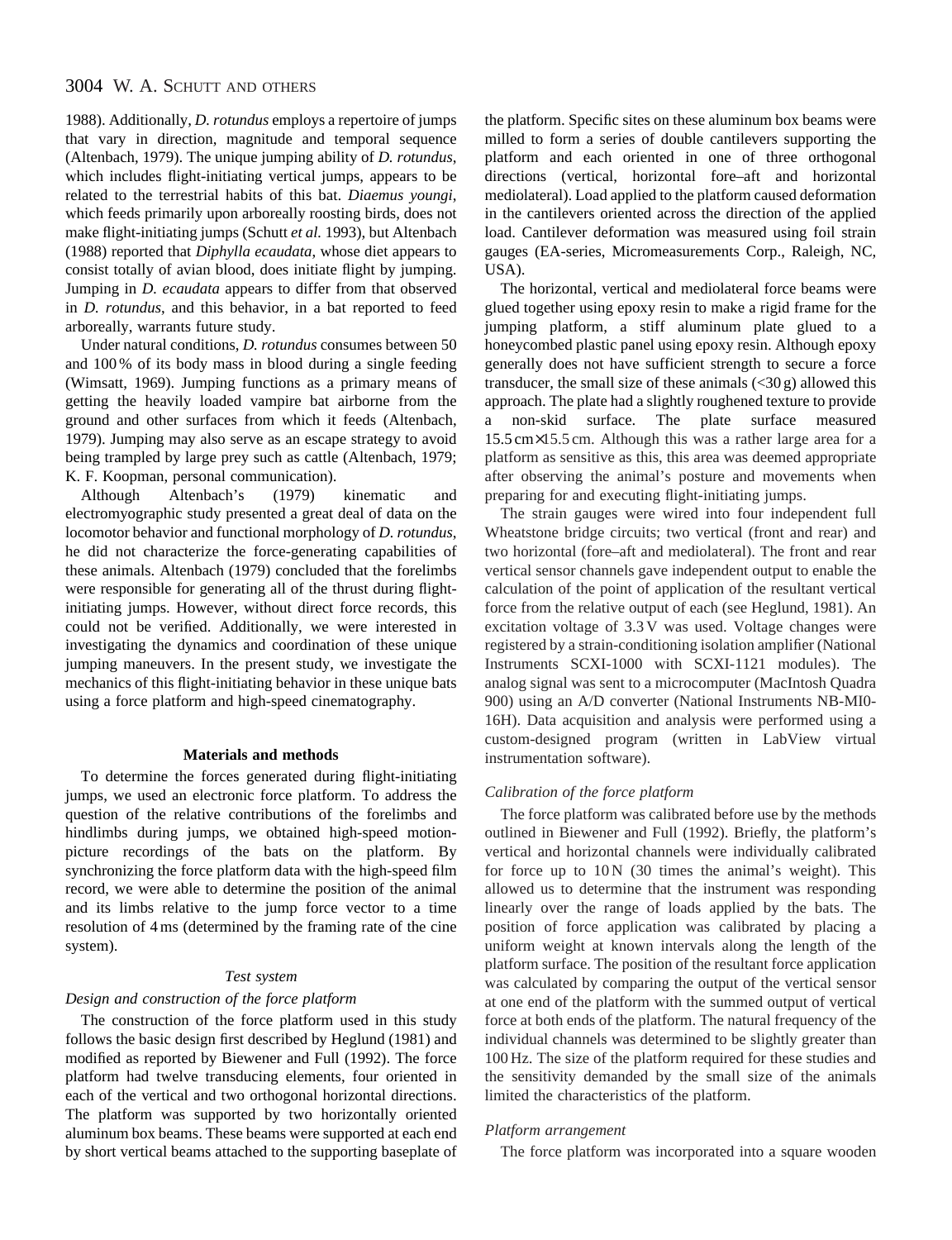frame supporting a Plexiglas floor section (50 cm×50 cm). The platform was positioned within a 15.7 cm×15.7 cm opening level with the surrounding floor section. The supporting baseplate of the force platform (quarter inch aluminum plate) was seated directly on the cement floor of the study room. The platform and frame were positioned in the center of an experimental chamber  $(4.2 \text{ m} \times 1.5 \text{ m} \times 2 \text{ m} \text{ high})$ . This space was adequate to allow the vampire bats to perform jumps including flight initiation.

### *High-speed cinematography*

High-speed motion pictures of bats on the force platform were obtained simultaneously with force platform data. A Hycam K2004E camera, using Kodak 16 mm reversal (double perforation) film, was used to film the bats as they jumped. The objective lens of the camera was focused on the center of the force platform surface orthogonal to one side. To synchronize film and force platform data acquisition, a 50 mm lens on the rear aperture of the cine camera was focused on the screen of an oscilloscope displaying the signal output of one of the vertical force channels from the platform. Thus, we were able to superimpose a force signal trace onto the frame-by-frame record of the bat's activity on the platform. Two 1000 W lights provided sufficient illumination to film at 250 frames s<sup>−</sup>1.

#### *Experimental procedures*

Specimens of *Desmodus rotundus* (Wied-Neuwied, 1826) obtained from the National Animal Disease Center in Trinidad in July 1993 were used in this study. During and after the experiment, these specimens were housed at Cornell under the guidelines of an approved protocol (filed with IACUC-Cornell). A separate manuscript details the maintenance and care of these specimens (W. A. Schutt, F. Muradali, K. Mondol, K. Joseph and K. Brockmann, in review). All bats were fed normally on the night before the experiment and weighed prior to testing.

During the experiment, individual bats were placed on the platform surface and restricted to the platform by a clear plastic cover. When the bat moved into the appropriate position on the platform (i.e. centered on the platform either facing or oriented laterally to the camera), the cover was removed manually. The camera was started and data acquisition from the force platform was triggered (to collect 2.16 s of data at 200 Hz per channel for the four force platform channels). Thirty trials were recorded for *D. rotundus* from four different individuals.

#### *Analysis of force data*

The raw binary records were converted to force and time using the calibration constants determined for each channel and the sampling rate (200 Hz). The data were digitally filtered using a custom-assembled program (Butterworth bandstop 58–62 Hz to remove a.c. noise and a 100 Hz low-pass filter).

We used the jump force records to determine the timing of force production, as well as two measures of the magnitude of the jump. These were maximum vertical force (N), from the summed front and rear vertical channels, and impulse (N s).

Impulse is a measure of the change in momentum of an object when the object accelerates under the influence of a force (Cutnell and Johnson, 1992) and is the product of the mean force and the time interval over which the force acts. A large impulse corresponds to a large response (i.e. one in which the mass of the bat accelerates to a high velocity).

#### *Analysis of position data*

To facilitate working with the high-speed film records of the bat jumping, the 16 mm film was transferred to video tape. Because the film had been exposed at 250 frames s−<sup>1</sup> and run at  $16$  frames s<sup>-1</sup> during the transfer to video tape, we determined that 15.625 s of video tape was equal to 1 s of film. Since there are 60 video fields per second, there were 3.83 video fields per cine frame.

The video fields were captured and digitized from five representative jumps of *D. rotundus* (two frontal and three lateral views) using a frame-grabber board (Data Translations), a jog-and-shuttle video recorder (Panasonic AG-1960) and image-analysis software (NIH-Image). The oscilloscope signal of the vertical force channel was used to determine the initiation point of the jump on the video. Images were digitized beginning 4 ms before initiation of the jump (the equivalent of one cine frame or four video fields) and continuing every 4 ms for the duration of the jump. A time-base corrector (NOVA 800) was used to stabilize individual video fields prior to capture and digitization. In lateral view, 10 anatomical points were documented from the right profile (tip of the nose, top of the ear, shoulder, elbow, wrist, distal tip of the thumb, hip, knee, ankle and the distal tip of the foot), as well as two stationary reference points. In frontal view, nine points were followed (tip of nose, tips of both ears, both elbows, both wrists and the distal tip of both thumbs).

The force data were then synchronized with the digitized position data and a series of plots was created which displayed force vector (magnitude, location and direction) superimposed upon the digitized video image of the bat as it jumped from the force platform (Kaleidagraph software). Regression significance was determined using Student's *t*-test.

### **Results**

Our specimens of *D. rotundus* initiated flight by making violent vertical jumps from a horizontal surface in a manner identical to that observed by Altenbach (1979, 1988). An example of the force generated in such a jump is shown in Fig. 1. In the jump depicted, an animal weighing slightly less than 0.3 N was able to generate a vertical force over six times its body weight in 30 ms. The force for this jump is slightly less than the mean for 12 similar jumps  $(6.51 \pm 1.57 \text{ N}$ , mean  $\pm$ S.D.; Table 1). Our records showed a maximum peak vertical force of nearly 10 times body weight. This resulted in a mean take-off velocity of  $2.38 \text{ m s}^{-1} \pm 0.24$  (s.p.,  $N=12$ ).

Mediolateral horizontal force was small, but fore–aft horizontal force was approximately 10 % of the vertical force generated. The direction and magnitude of horizontal force can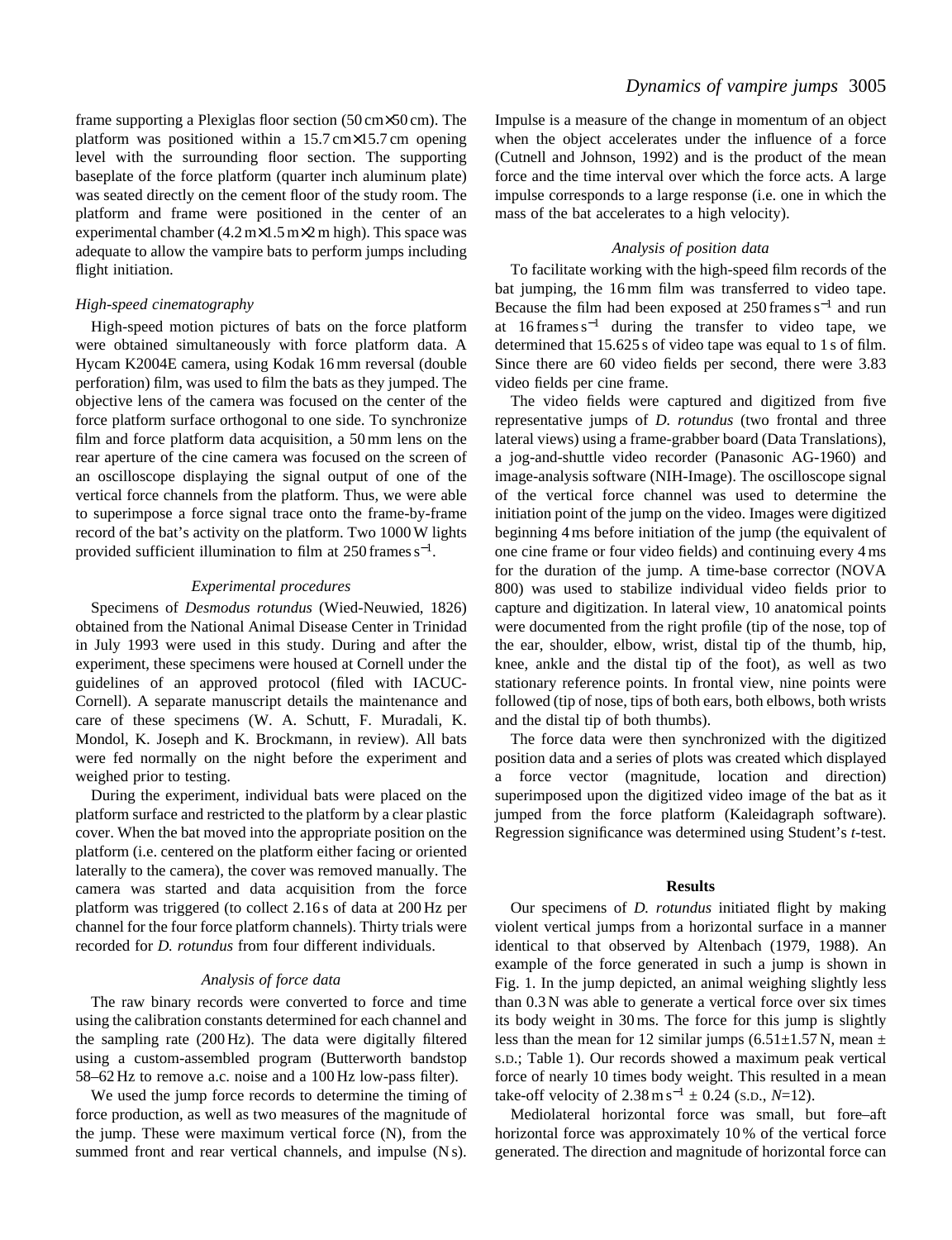

be highly variable for evasive jumps (these animals can leap in any direction). Most flight-initiating jumps have a component oriented in the bat's forward direction. Other jumps may be characterized by a lateral or backwards directional component.

Prior to the jump (Fig. 1A), movements of the animal on the platform can be seen as variations in all outputs, particularly when the animal repositioned itself. The mean output of the vertical force when the animal is stationary is a measure of the animal's weight. During the jump, vertical force rose quickly to a peak, then decreased almost as rapidly (Fig. 1C). There was a characteristic shoulder on the descending vertical force trace that was associated with lifting of the carpus and extension of the pollices (we found this in all jumps).

Fig. 1. Illustration of kinetic and motion information derived from this study of jumping bats. (A) A complete force–time record from this jump. The solid line shows summed vertical force output. The lower two traces represent horizontal outputs (craniocaudal and mediolateral). Note that, at the beginning of the record, the animal is on the platform and vertical output indicates the animal's weight. Beginning at approximately 0.30 s, the animal made two small hopping movements, but landed back on the platform surface. At 1.2 s, the flight-initiating jump occurred. (B) Tracings of a lateral view of *Desmodus rotundus* during a jump sequence taken from film images. Superimposed on each image is a digitized 'stick' figure that indicates the position of key anatomical points relative to the ground reaction force vector (arrow). The magnitude of the force vector is indicated by the length of the arrow. The points digitized in this view were as follows: (cranially) tip of nose, tip of ear, shoulder, elbow, wrist and distal tip of thumb; (caudally) hip, knee, ankle and toe. Numbers below the stick figures refer to points on the force–time plot (see C) that correspond with the time when each image was taken. (C) Vertical force output from this jump with the time axis expanded. Numbered points correspond to points shown in Fig. 2.

Following the jump, the mean force levels declined to zero; however, there was some ringing (undamped vibration) seen in all channels of the platform. Although this is not desirable, the large surface area required to allow these animals to maneuver, the sensitivity demanded for such small animals and the multiple directional sensitivity all contributed to this effect. The nature of the signal was not obscured by this variation. The ground reaction force vector, determined from vertical, horizontal and positional data, was synchronized with the images of the animal as it jumped. From this, we were able to track the contribution to force generation by the animal's appendages. Details of the force and impulse characteristics of these jumps are shown in Table 1.

Maximum vertical force was achieved while the animal

Table 1. *Jump characteristics from representative jumps by* Desmodus rotundus

|            | Body mass | Impulse | $F_{\rm max}$ | $F_{\rm max}/$ | Duration |
|------------|-----------|---------|---------------|----------------|----------|
|            | (g)       | (Ns)    | (N)           | weight         | (s)      |
|            | 25.3      | 0.0622  | 1.35          | 5.34           | 0.078    |
|            | 20.5      | 0.0587  | 1.40          | 6.83           | 0.077    |
|            | 19.7      | 0.0585  | 1.50          | 7.61           | 0.066    |
|            | 23.1      | 0.0628  | 1.79          | 7.75           | 0.059    |
|            | 30.1      | 0.0652  | 1.35          | 4.50           | 0.089    |
|            | 24.0      | 0.0625  | 1.93          | 8.04           | 0.059    |
|            | 29.8      | 0.0579  | 1.45          | 4.87           | 0.088    |
|            | 21.2      | 0.0557  | 1.25          | 5.90           | 0.064    |
|            | 23.1      | 0.0419  | 1.05          | 4.55           | 0.064    |
|            | 19.1      | 0.0639  | 1.83          | 9.58           | 0.053    |
|            | 21.2      | 0.0484  | 1.38          | 6.51           | 0.059    |
|            | 20.7      | 0.0559  | 1.38          | 6.67           | 0.071    |
| Mean       | 23.1      | 0.0580  | 1.47          | 6.51           | 0.070    |
| $\pm$ S.D. | $\pm 3.6$ | 0.0070  | 0.26          | 1.57           | 0.012    |
|            |           |         |               |                |          |

*F*max, maximum peak vertical force.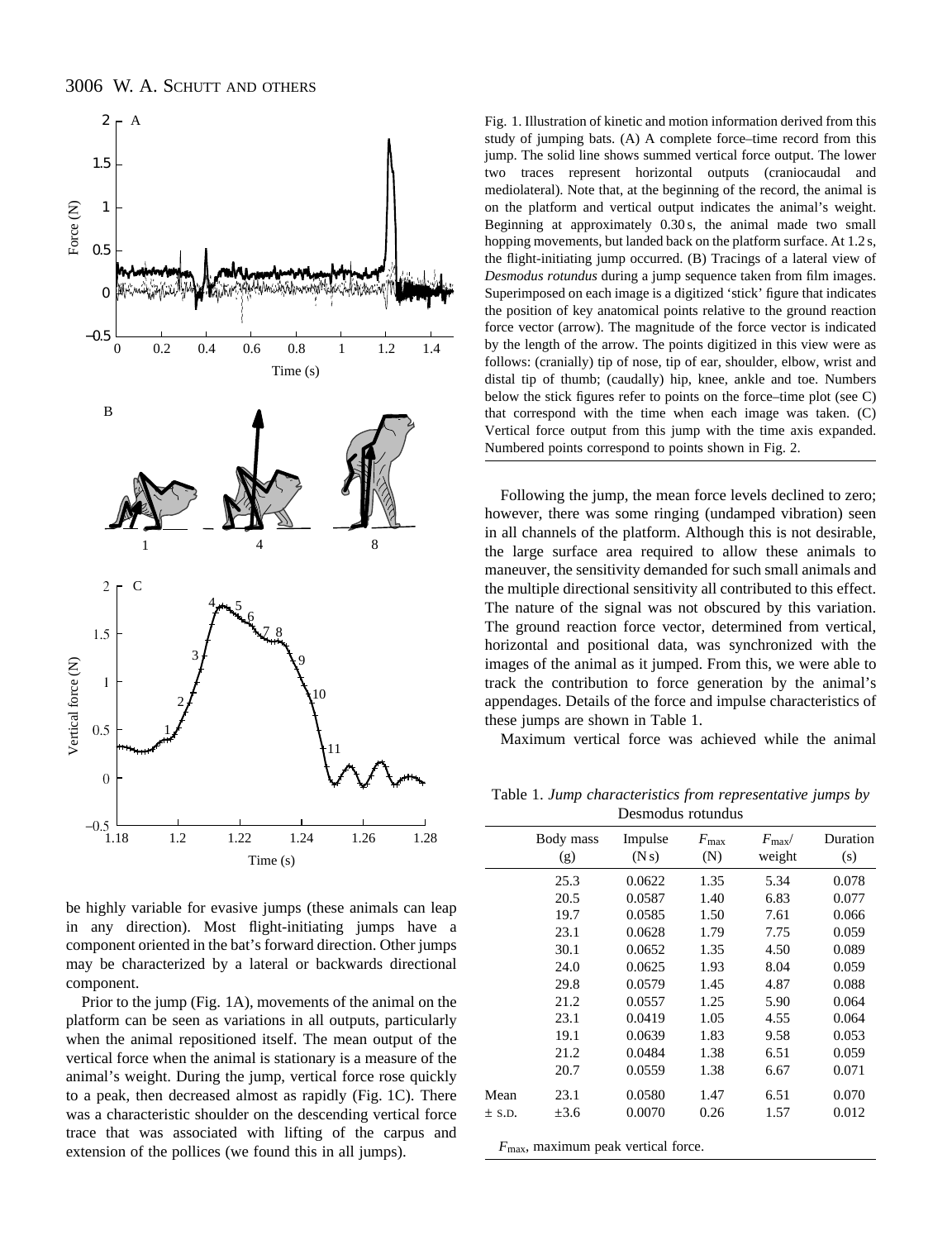

Fig. 2. Lateral view of a representative jump sequence. Digitized points are as described in Fig. 1B, and the numbers correspond to points indicated in Fig. 1C. The force vector orientation, position and magnitude are indicated for each frame (arrow). Note that the initial position of the force vector indicates an even distribution of load between the pectoral and pelvic limbs. Once the jump has started, the position of the resultant force shifts to directly under the pectoral limb.

remained in a crouched posture. However, contact with the platform was maintained as the pectoral limb extended, even though applied force declined. The relationship between vertical jump force and motion of the animal is illustrated in Figs 2 and 3. The joint that undergoes the greatest motion during these jumps is the elbow. There is also adduction at the sternoclavicular, clavoscapular and scapulohumeral joints, but the range of motion at each joint is obscured by skin movement and overlying tissues.

Movement of the pectoral limb indicates that the jump sequence can be broken into three distinct phases, preparatory, jump and flight. In Fig. 4, changes in the angle between the humerus and the forearm (elbow angle) are shown in lateral and frontal views during several jump sequences. The time dimension of these jumps has been adjusted so that the duration of each is equivalent (here the jump is defined as the time from initial force increase until the pollices leave the platform surface). *Desmodus rotundus* begins with a reasonably consistent preparatory phase that involves a slight crouch prior to the initiation of the jump (this can also be seen in the force

trace, Fig. 1A). During the force-generating portion of the jump, the elbow movements are very consistent. During this phase, the elbow extends as the animal pushes itself away from the surface. After the pollices leave the platform, movements that adjust the wing for the first flight downstroke are initiated. Altenbach (1979) has referred to this as the coasting phase, as the animal makes the transition from the jump to the first downstroke of flight.

For flight-initiating jumps by *Desmodus rotundus*, the time required to reach peak force in the vertical direction is inversely related to the magnitude of maximum vertical force (Fig. 5). The difference in time required to reach peak vertical and horizontal force is negatively related to both the magnitude of peak horizontal force (Fig. 6A) and to the rate of vertical force application (Fig. 6B).

#### **Discussion**

The data generated in this study are the first direct measurements of the dynamic forces generated by *Desmodus*



Fig. 3. Frontal view of a jump sequence (a different jump from that shown in Fig. 2). Points digitized were as follows: (left side) tip of nose, tip of ear, elbow, wrist and distal tip of thumb; (right side) tip of ear, elbow, wrist and tip of thumb. The location of the resultant force indicates an even distribution of load between the limbs for this jump.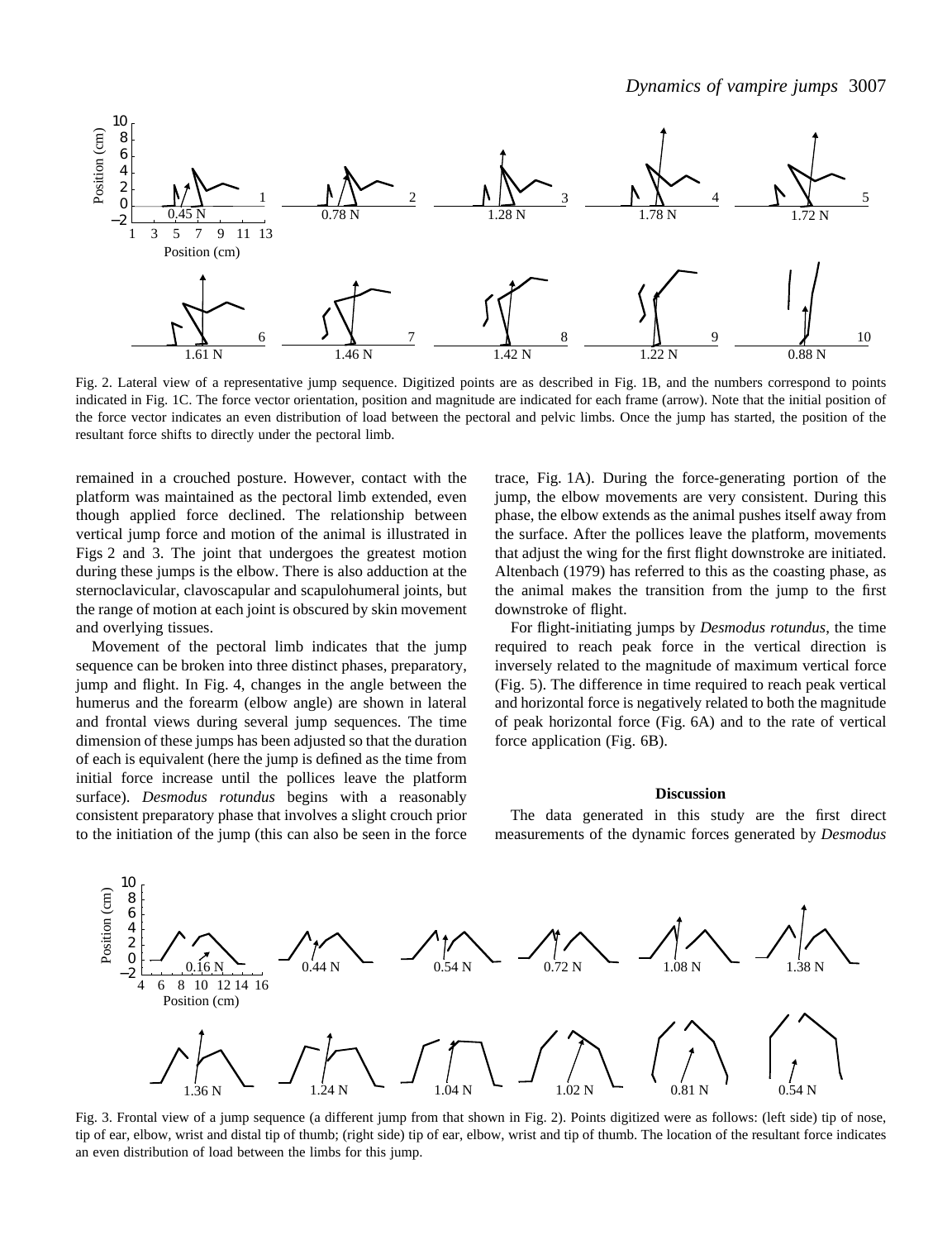

Fig. 4. Elbow angle changes during four jumps from lateral and frontal perspectives. The time frames of jumps have been adjusted so that jump duration (from the initial force increase to take-off) is equal to 1. Although some variability occurs, the jump sequence can easily be divided into preparatory, jump and flight phases on the basis of the pattern of elbow angle change. The lines indicate the results of a weighted mean smoothing function of the combined jumps using a 16 % weighting level.

*rotundus* in its flight-initiating jumping behavior. From these data, previous investigations of electromyographic (EMG) activity (Altenbach 1979, 1988) and muscle fiber-type composition (Hermanson *et al.* 1993), we can arrive at a reasonably complete view of the functional dynamics of this behavior. Of interest are issues of limb function in the jump, muscle composition and design, muscle function within the limb and morphological adaptations responsible for effective jumps in these animals. These issues will be discussed below, and then an interpretation of the function of the pectoral limb in jumping will be provided. Some of the points raised are speculative at this juncture; however, we feel it worthwhile to use this newly available information to generate a more complete view of this behavior. We will make it clear when we move from describing results to interpretation of the data.

*Desmodus rotundus* is an animal with uniquely adapted pectoral limbs since they are used routinely for flight-initiating



Fig. 5. The magnitude of peak force  $F_{\text{max}}$  plotted against the time to reach peak vertical force. Vertical force is plotted as filled circles, horizontal force as open squares. Time to peak vertical force  $t_{\text{max}}$ decreases as vertical force increases: *t*max=0.084−0.030*F*max, *r*=0.78, *P*<0.001. Although the time to reach peak horizontal force appears to increase as horizontal force increases, the relationship is not significant.

jumps as well as for powered flight. The capacity to achieve powered flight is very demanding on pectoral limb morphology. Note the substantial deviation of all true flyers from 'typical' vertebrate limb morphology (as seen in terrestrial mammals, for example). Thus, for *Desmodus rotundus*, the capacity for jumping must not compromise the capacity for flight, and jump capability must be provided within the context of limbs designed primarily for powered flight.

#### *Ground reaction force location*

Prior to the jump, the resultant ground reaction force is located approximately mid-way between the pectoral and pelvic limb contacts (Fig. 2). As the flight-initiating jump begins, the resultant force vector immediately moves to a position directly beneath the pectoral limb, and it remains at this location until the pollices leave the platform surface at the end of the jump. This indicates that essentially all of the vertical force is generated by the front limb. This is the case even while the rear limb is in contact with the plate surface (frames 1–6 in Fig. 2).

### *Muscle composition and design*

The force-generating capability of the pectoral muscle in the jump must fit within design requirements necessary for efficient powered flight. In an oft-quoted reference to the design of aerial vertebrates, Goldspink (1977) commented that the other contemporary flying vertebrates, the birds, could not 'afford the luxury' of powering their flight with muscles composed of multiple fiber types because of weight constraints. In keeping with this hypothesis, many vespertilionid (Armstrong *et al.* 1977; Brigham *et al.* 1990;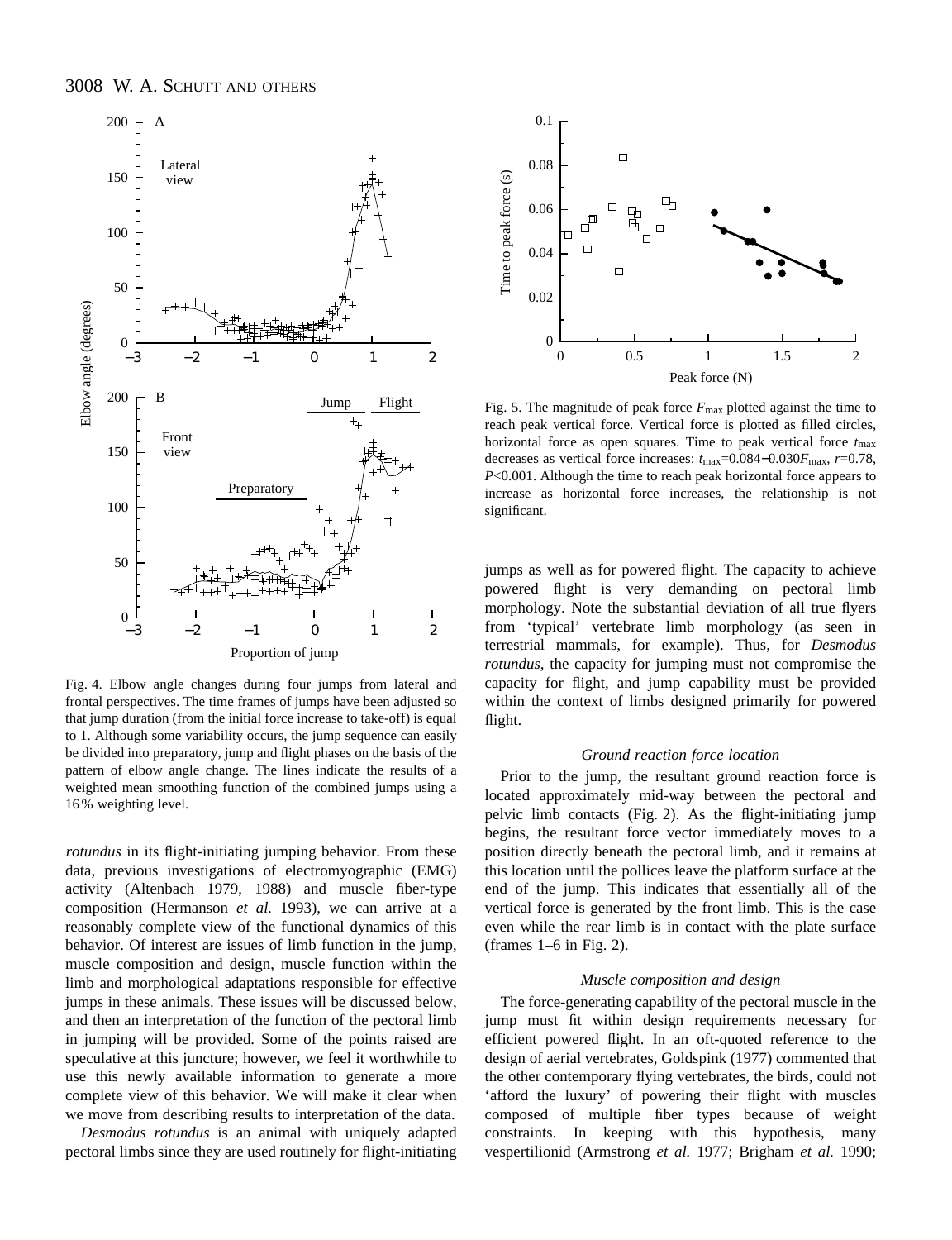

Fig. 6. (A) There is a strong relationship between the difference between the time to reach peak vertical and peak horizontal force  $D<sub>t</sub>$ and the magnitude of peak vertical force  $F_{\text{max}}$ ,  $D_t=0.024-0.027F_{\text{max}}$  $(r=0.93, P \le 0.001)$ . At the lowest peak vertical forces, there is very little difference between the time to reach each peak. As peak vertical force increases, the vertical peak occurs substantially before the horizontal peak. (B) There is a significant relationship between the difference between the time to reach peak vertical and peak horizontal force and the rate of application of vertical force *R*v, *D*t=−0.0007−0.00023*R*<sub>v</sub>, *r*=0.74, *P*<0.01. There is little difference between the time to reach peak force for horizontal and vertical forces for the slowest force application rates. As force application rate increases, the vertical peak occurs prior to the horizontal peak.

Powers *et al.* 1991; Hermanson *et al.* 1991) and molossid bats (Foehring and Hermanson, 1984) have pectoral muscles composed entirely of type IIa (fast and oxidative) fibers. The phyllostomid bats thus far studied have pectoral muscles composed of two presumed fast-twitch fiber types, both of which are oxidative but that are differentiated on the basis of mATPase and myosin antibody immunocytochemistry (Hermanson and Foehring, 1988; Hermanson, 1997). The pectoralis of *Desmodus rotundus* contains three prominent fast-twitch fiber types that should facilitate precise control over task-dependent recruitment during either jumping or flying

# *Dynamics of vampire jumps* 3009

(Hermanson *et al.* 1993). We propose that the force-generation characteristics of the pectoralis during a jump in *Desmodus rotundus* indicates that it is a muscle in which a sequence of different fiber types can be recruited to produce an incremental increase in the muscle force generated.

Sequential recruitment of muscular components within the pectoralis can explain the increase in peak force observed in the most forceful jumps (Table 1). Of particular interest is the negative relationship demonstrated between the time to peak vertical force and the magnitude of the vertical force (Fig. 5). The relationship seen for jumping in *Desmodus rotundus* suggests that, as the pectoralis is recruited to increase jump force, either faster twitch fibers are recruited or the load per fiber is reduced to allow each fiber to increase its effective contraction velocity. Although indirect, this is the first evidence that differential recruitment occurs in the bat pectoralis.

We interpret the change of force generation in terms of the force–velocity relationship of the contraction, rather than as a change in isometric twitch time, because the muscle is probably undergoing substantial shortening even at this stage of the jump. It is known that a shoulder lock is engaged in these animals during the late upstroke and the early downstroke of flight (Altenbach and Hermanson, 1987; J. S. Altenbach and J. W. Hermanson, unpublished observations). Specifically, pins placed in the scapula and greater tubercle (humerus) do not move relative to one another until near the mid-point of the downstroke, when the shoulder lock becomes disengaged. However, the sternoclavicular joint shows significant adductory movement during the early downstroke (Hermanson, 1981). Thus, even though little motion of the animal is observed (Figs 2, 3), it is likely that substantial muscle shortening is occurring at this stage of the jump, assuming that the animal is using a similar pectoral mechanism for the jump and for flapping flight.

### *Muscular contribution to the jump*

The power stroke is a relatively stereotyped behavior in both birds (Dial *et al.* 1991; Dial and Biewener, 1993; Rayner, 1995) and the Chiroptera (Hughes *et al.* 1995; Norberg, 1976; Brandon, 1975). This consistency between the extant flying vertebrates indicates the functional restrictions placed on the pectoral limb in order for it to generate a high-power contraction. It is not surprising, then, that the pectoralis should be used as the main power-generating system for flightinitiating jumps in *Desmodus rotundus*.

Jumping is a rigorous mechanical behavior that provides its own functional demands on the design of the limb system. It is impulse, rather than maximum force, that determines the magnitude of the jump, i.e. impulse determines take-off velocity and take-off velocity determines jump height (Alexander, 1995). Impulse is a measure of the momentum change that results from an applied force and is the product of mean force and the duration over which it is applied. For the same mean force, an increase in the duration of foot contact will result in a proportional increase in jump height: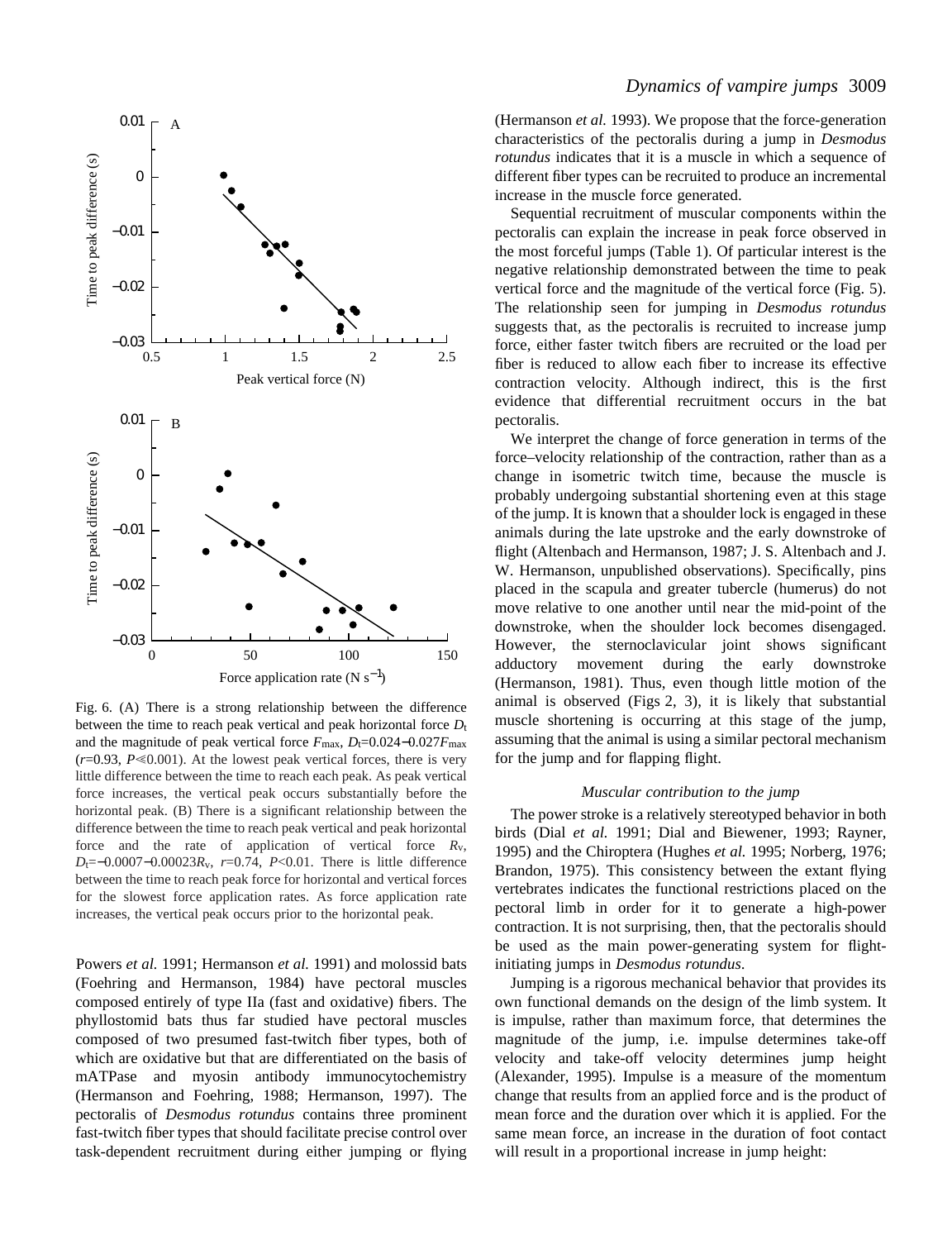# 3010 W. A. SCHUTT AND OTHERS

$$
I=Ft=(V_{t}-V_{0})m,
$$

where *I* is impulse, *F* is force, *t* is time, *m* is mass,  $V_t$  is velocity at time *t*, i.e. take-off, and  $V_0$  is the initial velocity, i.e.  $0 \text{ m s}^{-1}$ . It is a great advantage to a jumping animal to maintain the application of force over a longer period. *Desmodus rotundus* appears to utilize a number of strategies that extend the duration of limb contact during the jump.

As might be expected, much of the power of the jump, particularly in the initial stages, can be attributed to the pectoral muscles. The elbow would probably undergo substantial extension without active contraction of the triceps brachii due to the upward motion of the body resulting from the inertia generated during the early part of the jump. However, appreciable extra impulse is possible with activity of the triceps brachii. Altenbach (1979) suggested that the pectoral muscle is maximally activated during the most forceful jumps (especially when the animal is loaded after a feeding event). During the preparatory phase and very early stages of the jump, the hindlimbs are used to orient the center of mass over the propulsive pectoral limbs.

During flight-initiating jumps, the small forward thrust does not appear to be coupled with the application of upward force. We suspect that the forward thrust detectable by the force platform is independent of the initial vertical thrust and that it indicates activity of elbow extensors, such as the triceps brachii, and retractors of the humerus, such as the latissimus dorsi. Other evidence for the independence of vertical and at least some of the horizontal force comes from comparing the timing of vertical and horizontal force components and their relationship to one another. For the less forceful and slower flight-initiating jumps by *Desmodus rotundus*, there is a negligible difference in the times of peak vertical and peak horizontal force. For more forceful jumps, the difference in timing becomes substantial (Fig. 6A). There is a strong relationship between the difference between the times to peak vertical and horizontal force  $(D<sub>t</sub>)$  and

both the magnitude of peak vertical force *F*max (*D*t=0.0235−0.027*F*max, *r*=0.926) and the rate of vertical force application *R*v (*D*t=−0.0007−0.00023*R*v, *r*=0.742). This evidence supports differential recruitment in the pectoralis muscle and also suggests that vertical and horizontal force are produced by independent muscular systems. *Desmodus rotundus* retains a relatively large muscle mass in the wing and shoulder, presumably to coordinate terrestrial locomotion and to meet the demands of flight-initiating jumps. In the following model of pectoral limb function in the jumps of *Desmodus rotundus*, we provide an explanation of the critical function of these limb muscles.

## *Interpreting jump force records – a sequential activation model of* Desmodus rotundus *jumping*

The powerful pectoralis muscles are responsible for a large proportion of the jump dynamics, particularly the initial acceleration that overcomes the inertia of the body mass (Fig. 7). However, if only the pectoralis were involved, jump height would be reduced by up to 85 % (determined by comparing the velocity of the center of mass at peak vertical force with the velocity and height of the center of mass at the end of contact). If we assume, for convenience, that the contribution of the pectoralis ends at the point of peak vertical force, then the impulse contributed by the pectoralis can be determined as the integral of the force–time curve from the initiation of the jump to the peak vertical force (Fig. 7, the region between A and B). The force generated by the pectoralis will not decrease as abruptly as this, but we can also assume that some of the impulse in the A–B region is contributed by other muscle groups. In the absence of a better estimate, we employ this simple approach for the purpose of illustrating the potential of muscle system interactions within the pectoral limb of *Desmodus rotundus*.

If no other muscle groups were to extend the limb actively beyond this point, then the impulse active to the point of peak



Fig. 7. A model of jump dynamics in *Desmodus rotundus* from which we estimate the contribution of particular muscle groups. To limit redundancy, the complexities of the model, our assumptions and the features labelled on this figure are described in the text (*Interpreting jump force records*). In the calculations, *I* is impulse, *V* is vertical velocity and *H* is jump height.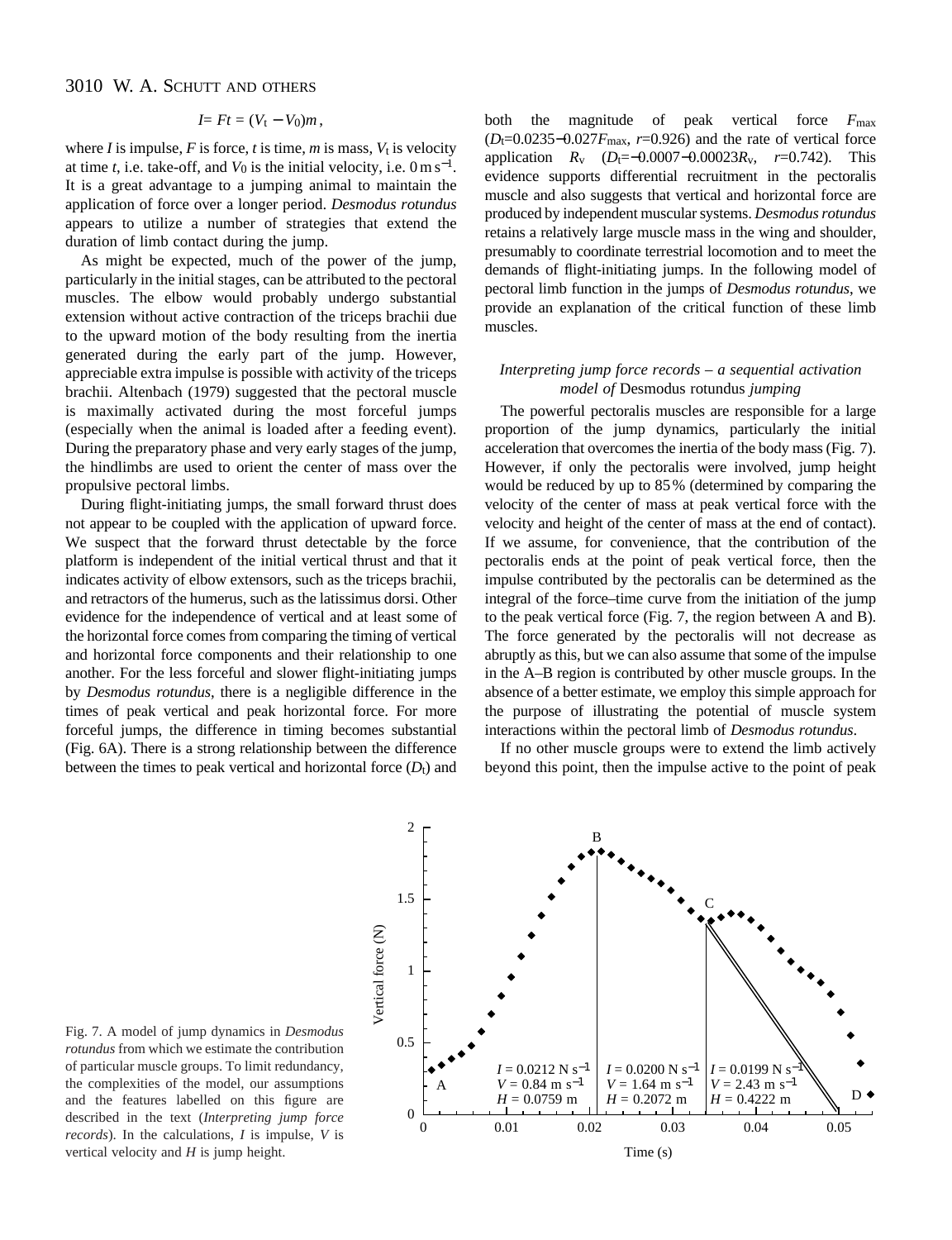force (point B) would be responsible for the jump that follows. The terminal velocity at point B under these circumstances can be determined from the impulse and the initial velocity (at A, vertical velocity is zero), and jump height can be calculated from ballistic motion and from the initial height (Fig. 7).

The pectoralis muscles supply the majority of force and contribute much of the vertical acceleration. However, the triceps brachii extends the elbow and performs two functions: (1) it maintains vertical force as the effect of the pectoralis decreases, which increases momentum transfer (impulse); and (2) it provides the forward (horizontal) component that assists in the initiation of the first power stroke following take-off. Altenbach (1979) reported that the triceps brachii, caput longus is active shortly after the initiation of the jump, and this continues until the pollices lose contact with the substratum. Even though absolute vertical ground reaction force declines continuously beyond the peak, we suspect that the decline is mitigated by the active extension of the elbow. The time over which force is maintained (Fig. 7, points B–C) produces an impulse that nearly equals that imparted by the pectoralis. Also, because the force over this region acts to accelerate an object that has already achieved an appreciable velocity, the terminal velocity at the end of this period doubles and total jump height increases threefold (through ballistic motion and a higher absolute take-off point as a result of the extended limb).

The third substantive contributor to the jump dynamics are the pollices. Ventral flexion of this digit is the function of the palmaris longus, abductor pollicis longus and flexor digitorum profundus. The latter is a particularly large muscle in *Desmodus rotundus* (Altenbach, 1979). Although no direct EMG data exist for the activity of these muscles during the jump, their size (particularly the flexor digitorum profundus) and the characteristic 'shoulder' observed on the descending force trace corresponding to flexion of the pollices (we observed this on all jump force records) indicate that the thumb makes a substantial contribution to the jump. Even though the change in magnitude of the ground reaction force is small, the animal has already achieved a substantial vertical velocity by the time that the acceleration due to the flexion of the pollices is added (in Fig. 7, note the change in velocity and height between points C and D). The triceps group probably maintains its activity while the thumbs extend, as indicated by EMG records (Altenbach, 1979). It is likely that the thumb is responsible for the shoulder evident in the force record in the latter portion of the jump and the higher overall force level in that region (displacement of the force curve above the slanted double lines in the region C–D, Fig. 7). The action of the thumb alone would be responsible for approximately half the impulse in the region C–D or one-sixth of the total impulse of the jump. The portion of the impulse that we estimate is contributed by the pollices alone is indicated in this diagram by the region under the force–time curve between points C and D, but above the double bars.

Although the wings of *Desmodus rotundus* are short and robust in comparison with those of other bats of similar body size, one of the most distinguishing features of their pectoral morphology is the length of the thumbs (Greenhall and Schmidt, 1988). We have shown that the pollices can have a substantial effect on the impulse imparted to the substratum during a jump. There are other factors of thumb function during jumping that must also be considered. The pollices add a third segment to the jumping limb in much the same way that the foot adds a third segment to the human leg. Note that the other digits of the bat are involved in the flight apparatus and are folded against the antebrachium during the jump. A three-segment limb can increase jump height, even if overall limb length remains unchanged (Alexander, 1995). A threesegment limb also provides an extra degree of intersegment movement during the jump. It has been shown that this extra degree of freedom substantially increases the potential for optimizing antagonistic muscle force (Kuznetson, 1995). Recent work on human jumping has also shown that power generated in proximal segments can be transferred to distal segments *via* bi-articular musculature (van Ingen Schenau and Bobbert, 1993; Jacobs *et al.* 1996). We have not analyzed power transfer in the present study, but suspect that this may be another strategy employed by *Desmodus rotundus* to maximize jump capability.

Dynamic analysis of flight-initiating jumps in *Desmodus rotundus* provides a unique opportunity to investigate the interaction of the functional constraints necessary for the pectoral limb to provide the animal concurrently with flight capability and impressive jumping ability. The relative timing of vertical and horizontal force peaks suggests that two independent muscular systems are responsible for generating force in these animals, a situation that can be attributed to their pectoral limb specializations.

This study was made possible by funding from Cornell University, the American Museum of Natural History (Theodore Roosevelt Memorial Fund, Coleman Fellowship), the American Society of Mammalogists (Grant in Aid) and Sigma Xi. Special thanks go to the Ministry of Agriculture, Lands and Marine Resources, Trinidad. The authors would like to thank the following individuals: Kimberley Brockmann, D. Vincent Lee (for assistance with the statistical analysis), Deedra McClearn, Fred Quimby (IACUC-Cornell), Larry Carbone, Marie Schutt, Janet Schutt, Arthur Greenhall, Heather Bartlett, Lora Lee Lafrance, Darrin Lunde, Karl Koopman, Nancy Simmons, Ross MacPhee, Robert Adamo and Richard Tuna.

#### **Ref erences**

- ALEXANDER, R. MCN. (1995). Leg design and jumping technique for humans, other vertebrates and insects. *Phil. Trans. R. Soc. Lond. B* **347**, 235–248.
- ALTENBACH, J. S. (1979). Locomotor morphology of the vampire bat *Desmodus rotundus*. *Spec. Publs Am. Soc. Mammal.* **6**, 1–137.
- ALTENBACH, J. S. (1988). Locomotion. In *Natural History of the Vampire Bats* (ed. A. M. Greenhall and U. Schmidt), pp. 71–83. Boca Raton, FL: CRC Press.
- ALTENBACH, J. S. AND HERMANSON, J. W. (1987). Bat flight muscle function and the scapulo-humeral lock. In *Recent Advances in the*